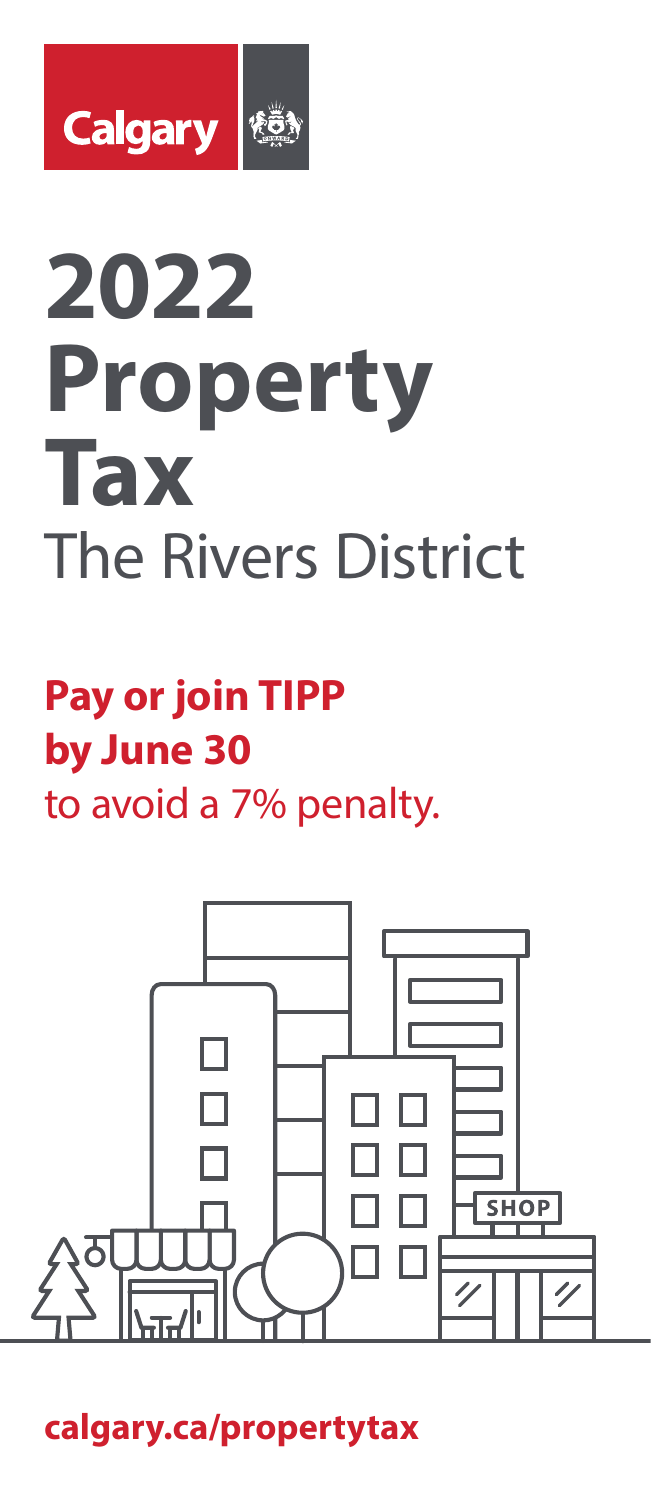#### **How a Rivers District tax bill is calculated**

Each year City Council approves the budget required to support City services. From this amount, sources of revenue other than property tax, such as license fees, permits, user fees and provincial grants, are subtracted. The balance is the amount raised by property tax.

In order to calculate property tax, tax rates are established. The tax rates reflect the amount of tax to be paid for every \$1 of assessed value.

| The formula used to determine the municipal tax rate: |  |                                                                       |  |  |
|-------------------------------------------------------|--|-----------------------------------------------------------------------|--|--|
| Municipal<br>tax rate                                 |  | Total revenue required<br>by The City of Calgary from<br>property tax |  |  |
|                                                       |  | Total assessment                                                      |  |  |

The Province of Alberta also establishes a tax rate based on the revenue it requires from property tax.

| The formula used to determine the provincial tax rate: |  |                                                                           |  |  |
|--------------------------------------------------------|--|---------------------------------------------------------------------------|--|--|
| Provincial<br>tax rate                                 |  | Total revenue required by<br>the Province of Alberta from<br>property tax |  |  |
|                                                        |  | Total assessment                                                          |  |  |

The Community Revitalization Levy (CRL) Rate is approved by City Council and is equal to the Municipal Tax Rate plus the Provincial Tax Rate.

| The formula used to determine the CRL rate:     |                                                |  |  |  |
|-------------------------------------------------|------------------------------------------------|--|--|--|
| Community<br>Revitalization<br>$=$<br>Levy Rate | Municipal tax rate<br>÷<br>Provincial tax rate |  |  |  |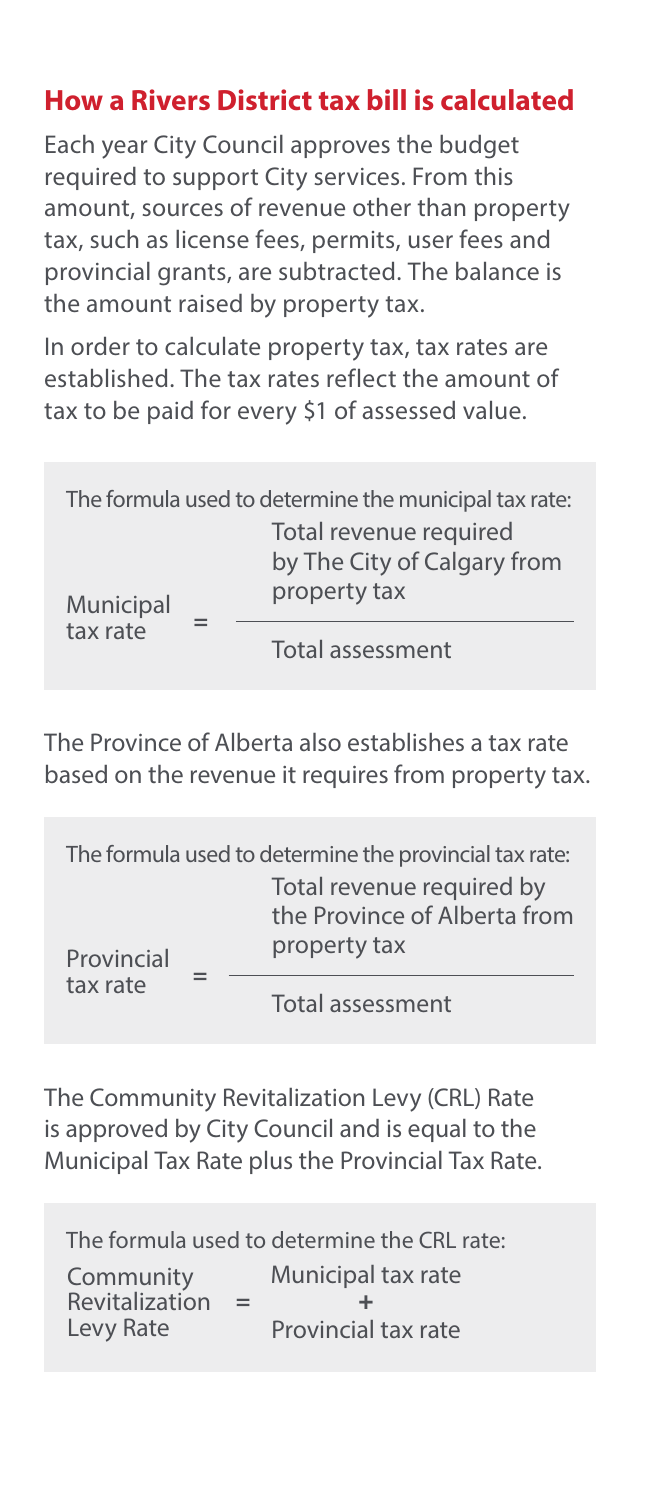Your property tax is calculated by multiplying the baseline and incremental assessed value of your property by these tax rates.

Baseline Assessment† **x** Municipal tax rate  $+$ Baseline Assessment† **x** Provincial tax rate\*  $+$ Incremental Assessment†† **x** Community Revitalization Levy (CRL) rate \* The City of Calgary bills and collects this tax amount for the Rivers **District** property tax bill **=**

Province of Alberta

#### †Baseline Assessment Value

The baseline assessment is the assessed value of your property as of Dec. 31, 2007. This base assessment value is subject to the common annual municipal and provincial property tax rates. These revenues will continue to flow to the Municipal and Provincial governments each year.

#### †† Incremental Assessment Value

The incremental assessment value of your property equals any increase in market value above the baseline assessment set on Dec. 31, 2007. The incremental assessment value is subject to the Community Revitalization Levy Rate.

#### **What does this mean to you as a property owner?**

The Community Revitalization Levy does not affect your property's assessment value or the amount of tax you pay.

The separation of baseline assessment and incremental assessment values represents a redistribution of how your tax dollars are used, nothing more. The CRL tax collected from the Incremental Assessed Value will fund improvements in your community.

Visit **calgarymlc.ca** for more information about the Rivers District Revitalization Plan.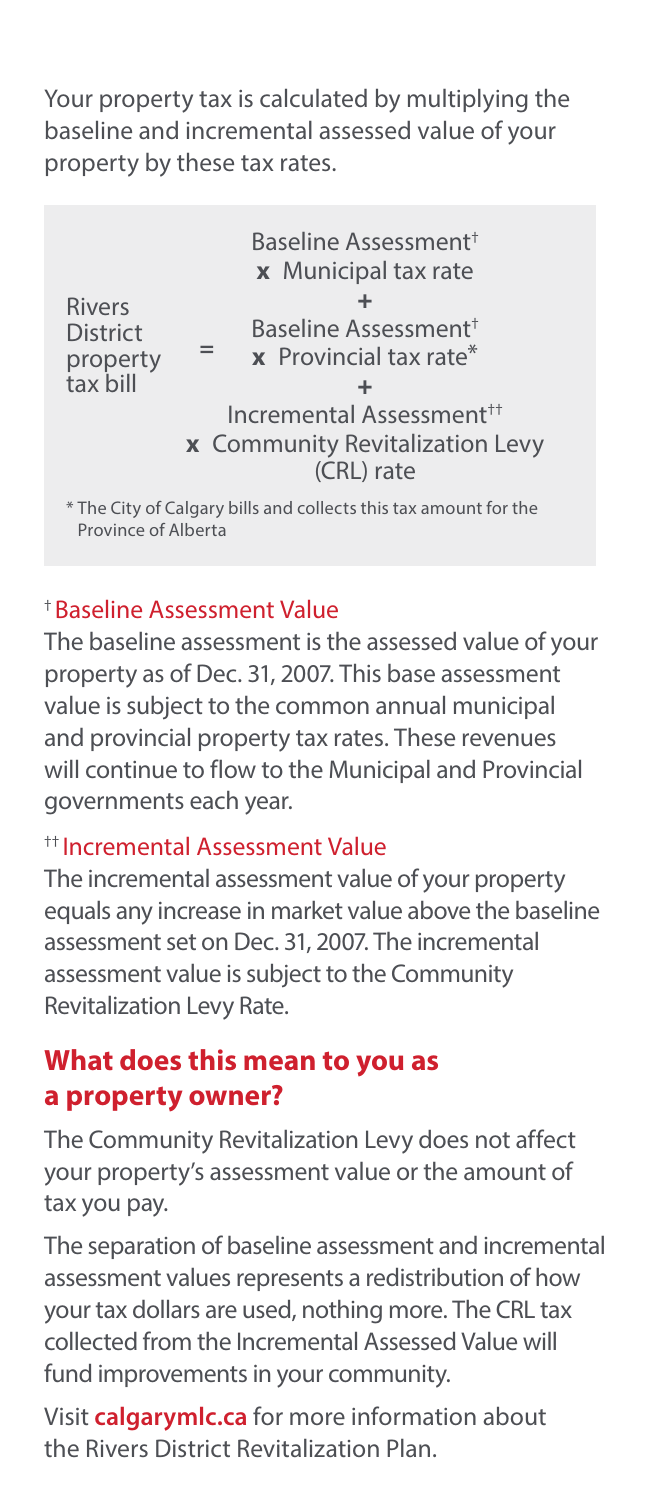#### **Our finances**

Property tax is your investment in making Calgary a great place to live. Based on your input, The City delivers services that Calgarians need and value every day. Service costs are 46% tax supported; the rest comes from sources such as user fees and grants.

Visit **calgary.ca/ourfinances** to see:

- How we determine, support and deliver your services
- A breakdown of how your investment is used
- How your property assessment determines your share of property tax
- A comparison of Calgary's property tax and utility rates to other municipalities

# **Did you know?**

**Funds collected through property tax are split between the Alberta Government and The City of Calgary.**



**Approximate residential property tax split**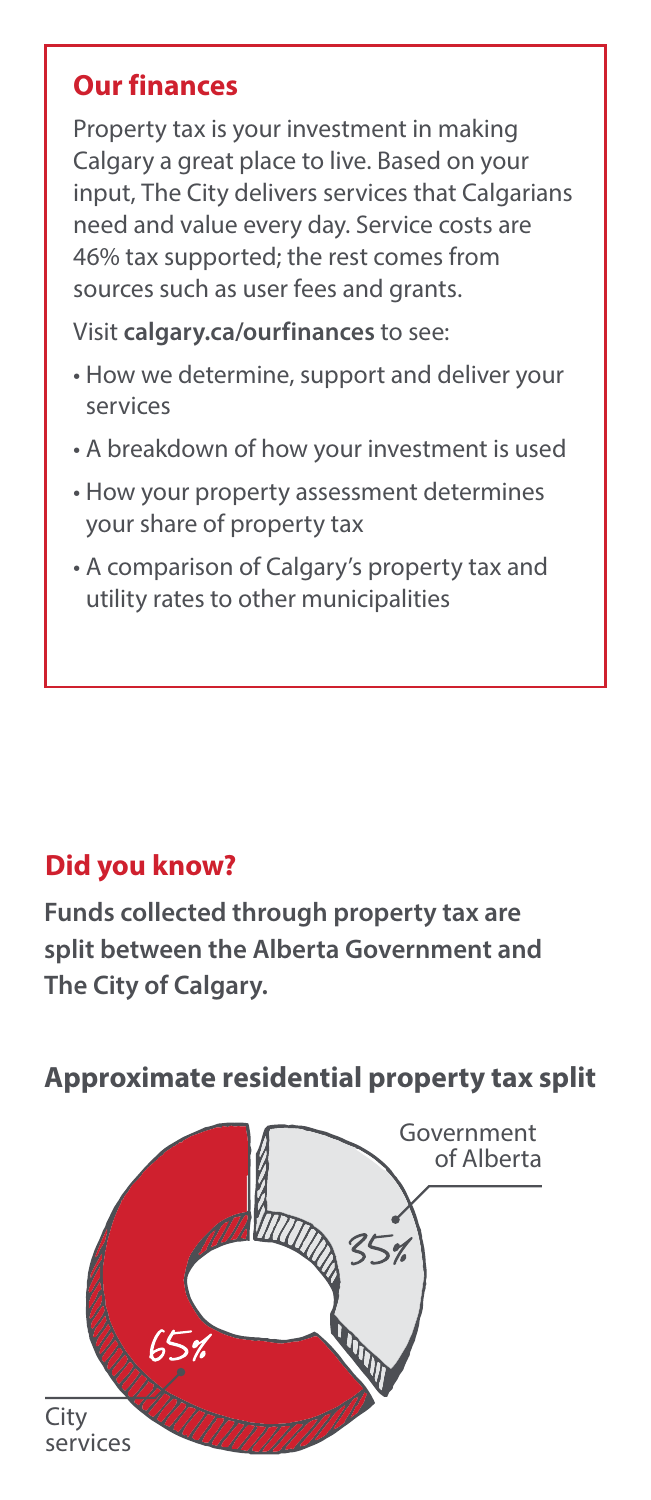# **Supplementary tax bills**

If a new building or an addition to an existing building is completed during the calendar year, a supplementary tax bill will be issued by the end of the year. The supplementary tax bill will reflect the number of months the building was completed or occupied during the year. To avoid penalties, supplementary tax bills must be paid by the due date shown on the bill.

If you participate in the Tax Instalment Payment Plan (TIPP), your supplementary tax bill will show the adjusted monthly payment.

#### **Changing your mailing address**

The City's source of property ownership and mailing address information for assessment notices and tax bills is a property's Certificate of Title as registered with the Province of Alberta Land Titles Office. Land Titles Office processing times vary, with high volumes expect delays. Changes to legal name, spelling corrections or mailing address changes will only appear on notices and bills once documents are processed by Land Titles. Visit **calgary.ca/mailingaddress** for further information.

The City is not responsible for delays. Penalties will apply to late payments. To request a copy of your bill or an up-to-date statement of account, visit **calgary.ca/contacttax**

#### **Tax and an assessment complaint**

**If you have filed a complaint against your assessment, you must still pay the tax by the due date to avoid late payment penalties.**

If a decision on your complaint results in a lower tax levy, the reduction is credited to the tax account. If this tax reduction results in a credit balance, interest is paid on the municipal portion. A refund cheque is automatically issued for accounts with a credit balance greater than \$25. Credits of less than \$25 remain on the account.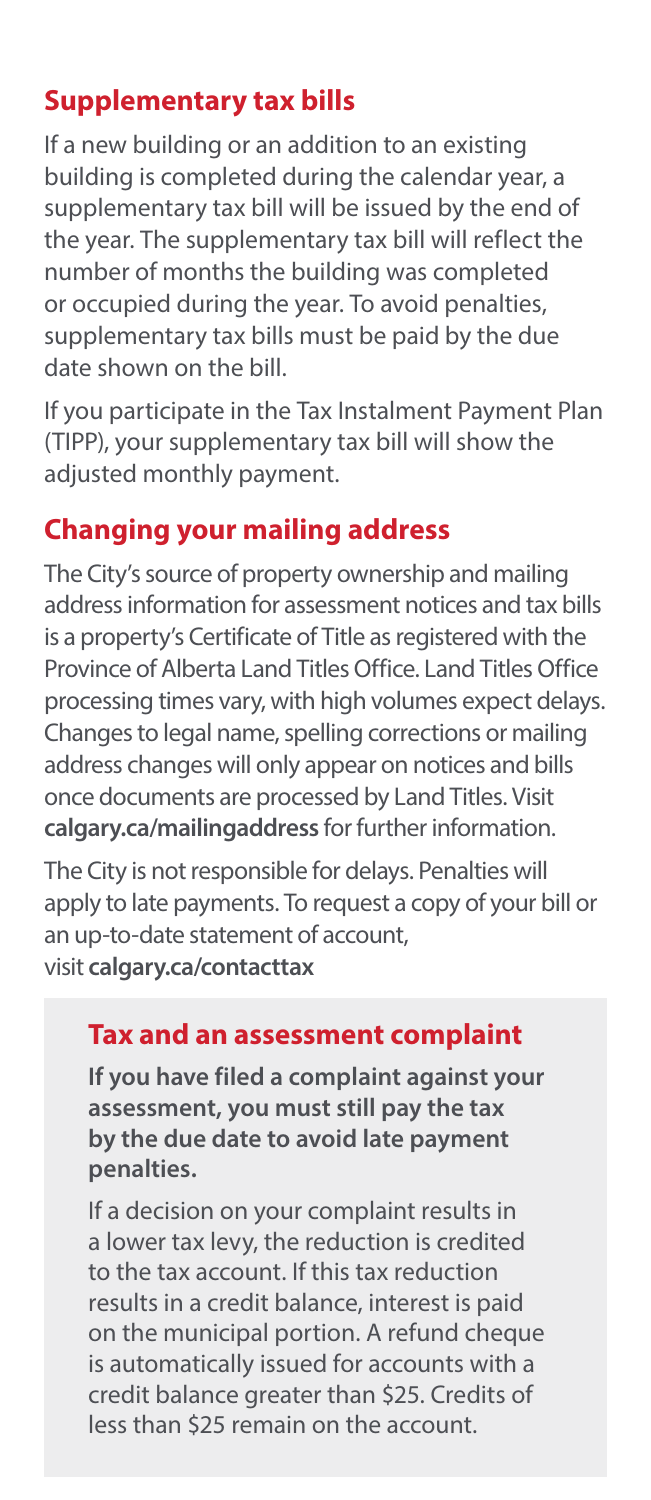# **Monthly payment option**

#### Tax Instalment Payment Plan (TIPP)

TIPP is the most popular payment method. You pay the same amount as your annual property tax levy, but instead of one large lump sum payment in June, you pay smaller monthly instalments.

This makes budgeting easier, and you reduce the risk of late payment penalties. Signing up for TIPP is easy and you don't need to re-apply each year.

#### **To join TIPP**

**Don't delay!** Request your agreement today. Plan enrolment must be completed by the due date shown on your bill to avoid a late payment penalty.

#### Website: **calgary.ca/TIPP**

#### Phone: **311 or 403-268-CITY (2489)**

You may join at any time during the year. There is no filing fee or initial payment required.

**Important:** If joining after June 30 any unpaid 2022 tax balance as of July 1 will have a late payment penalty of 7% applied.

**Note:** Any unpaid tax from prior years must be paid in full before joining the plan.

#### **Already a TIPP participant?**

No additional payment is required at this time. Each year after taxes are levied your instalment is adjusted to reflect the current year's tax. Your bill indicates your adjusted monthly instalment.

#### Visit **calgary.ca/TIPP** to:

- See how your TIPP instalment decrease or increase is calculated.
- Change your banking information.
- Cancel your TIPP participation for any reason, including selling your property.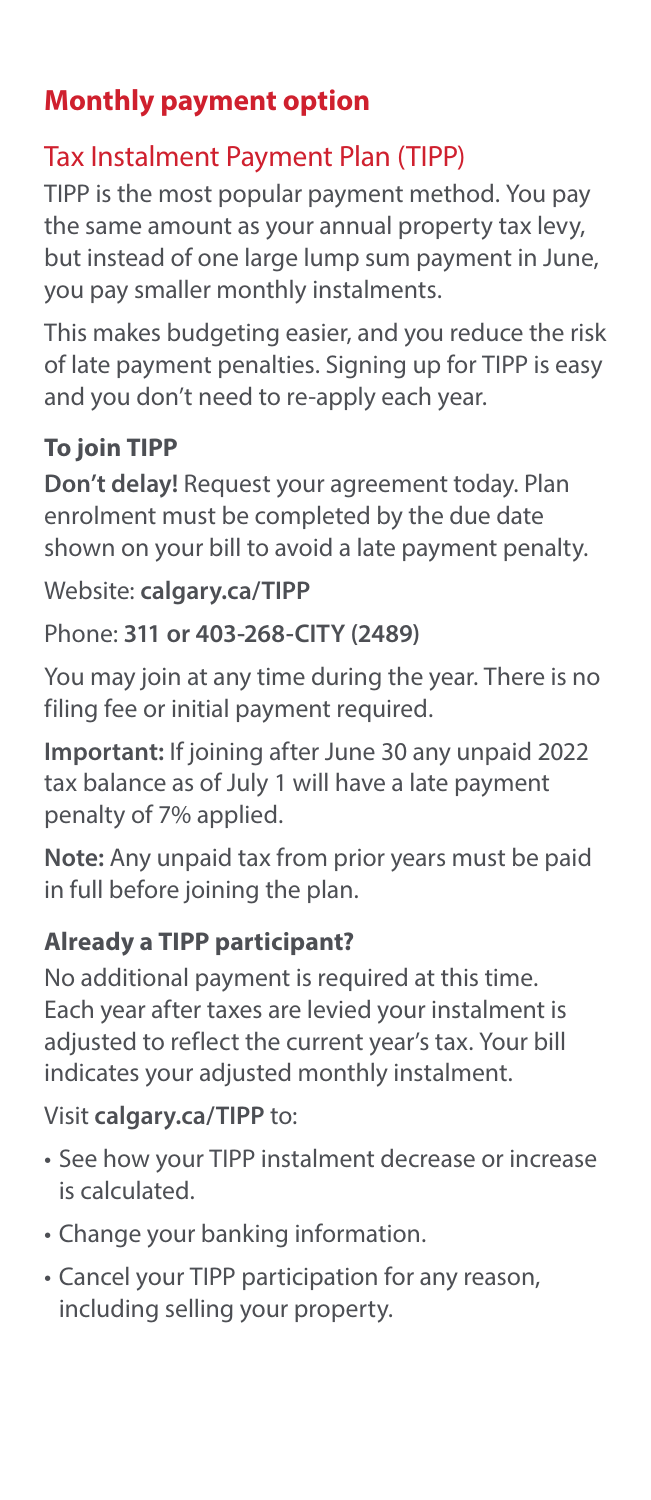#### **Lump sum payment options**

#### Paying through your bank

After TIPP, paying through your bank is the next most popular method of payment. Payments can be made through most financial institutions. It's important to know your bank's policies regarding the effective date of payment to avoid a late payment penalty.

#### With your bank – in person, by phone, online or ATM

#### **Register payee / bill account number(s) and make payment**

- **Register payee**. Select and add "Calgary (City of) Property Tax" as a payee from your bank's payee list.
- **Register the nine-digit roll number(s)** shown on your property tax bill(s) as your bill account number(s).
	- If you have more than one property register and make payment to each roll number separately.
	- When paying in-person have your property tax bill(s) with you and have the bank staff confirm/register your roll number(s) as your bill account number(s).
	- If you pay by ATM, pre-register your roll number(s) associated with the payee "Calgary (City of) Property Tax".

#### Post-dated cheques

#### **Reduce the risk of late payment penalties.**

Mail, courier or drop off your post-dated cheque at our 24-hour deposit box today, post-dated on or before the due date.

Ensure your cheque is signed, dated and completed accurately as The City is not responsible for errors and/or omissions.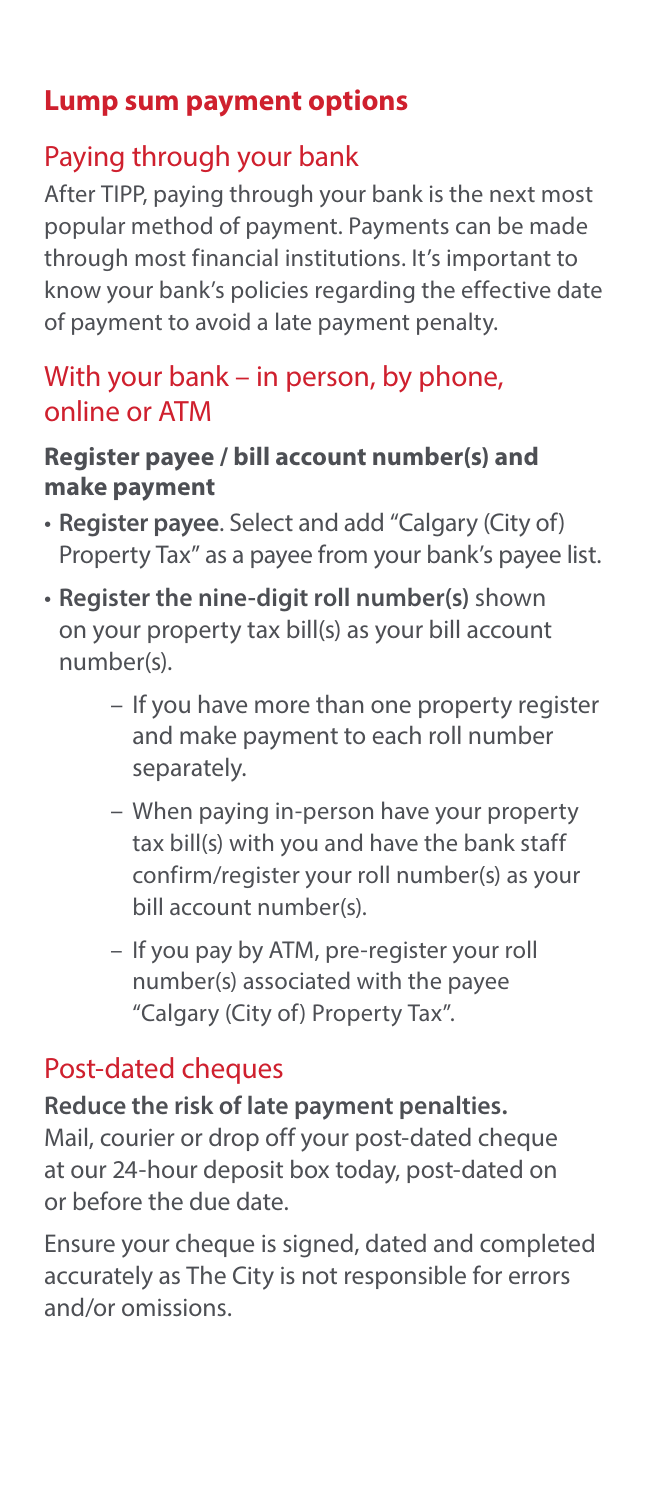# Mail

- Send cheque or money order (do not send cash).
- Enclose the remittance portion(s) of your bill(s) and write the property roll number(s) on your cheque.
- The Canada Post postmark is honoured as the payment date. Commercial postage meter imprints are NOT honoured.
- If a Canada Post postmark is absent or illegible, the date received is considered the payment date.
- The City is not responsible for lost payments. Late payment penalties will apply.

# City Cashiers

Third floor, Calgary Municipal Building, 800 Macleod Tr. S.E., Monday to Friday, 8 a.m. to 4:30 p.m.

- Pay by cash, cheque, money order or debit card.
- When using debit card be aware of your daily withdrawal limit.
- Credit card payments are **not** accepted.

# Courier

Tax Advisory Services Counter

Third floor, Calgary Municipal Building,

800 Macleod Tr. S.E.,

Monday to Friday, 8 a.m. to 4:30 p.m.

# 24-hour deposit box

Located street level near Municipal Building (east entrance) 801 – 3rd St. S.E.

- Deposit cheque or money order (not cash).
- Cheques must be dated for the due date, or earlier.
- Enclose the remittance portion(s) of your bill(s) and write the property roll number(s) on your cheque.
- Your payment must be in the deposit box prior to midnight of the due date to meet the payment deadline.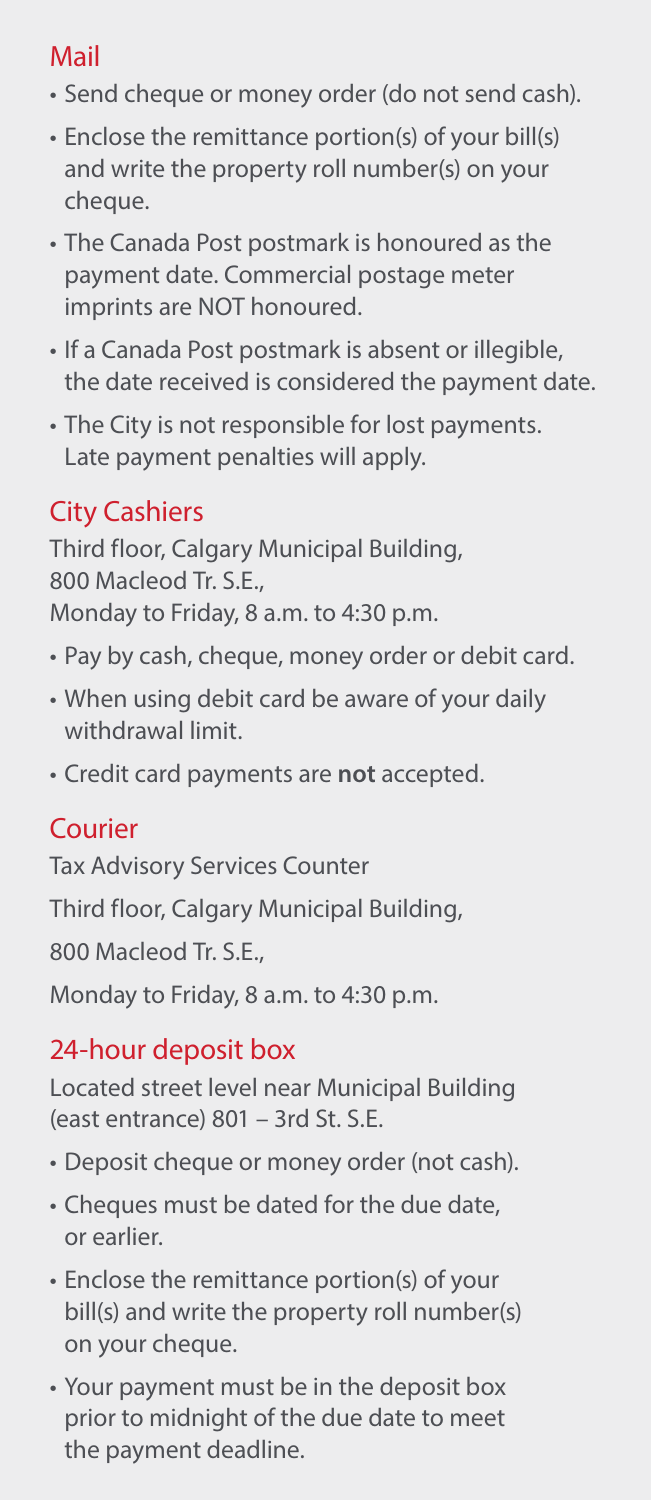#### **Important:**

**Check your roll number.** The property tax roll number is linked to the property NOT the owner. **Confirm the roll number you have registered with your bank matches your most recent bill before making payment via branch, ATM, online or telephone banking.** 

If you misapply your payment to your old property or to an invalid roll number you will be charged \$25 to have your payment moved to the correct tax account.

**Own more than one property?**  Owners of multiple properties need to register and make payment on each roll number separately when paying with your bank.

If you apply a single payment to only one of your properties you will be charged \$25 to have your payment distributed to your other roll numbers.

#### **Service charges and penalties on payments returned by your bank**

- If your bank does not honour your cheque or TIPP instalment, a service charge of \$35 is added to your account.
- If you are paying for more than one property with a single cheque or TIPP instalment and your payment is not honoured by your bank, an additional service charge of \$10 is added to each property tax account affected by the non-payment.
- Service charges are subject to change.

Should your returned payment leave your tax outstanding after the due date, penalties will apply.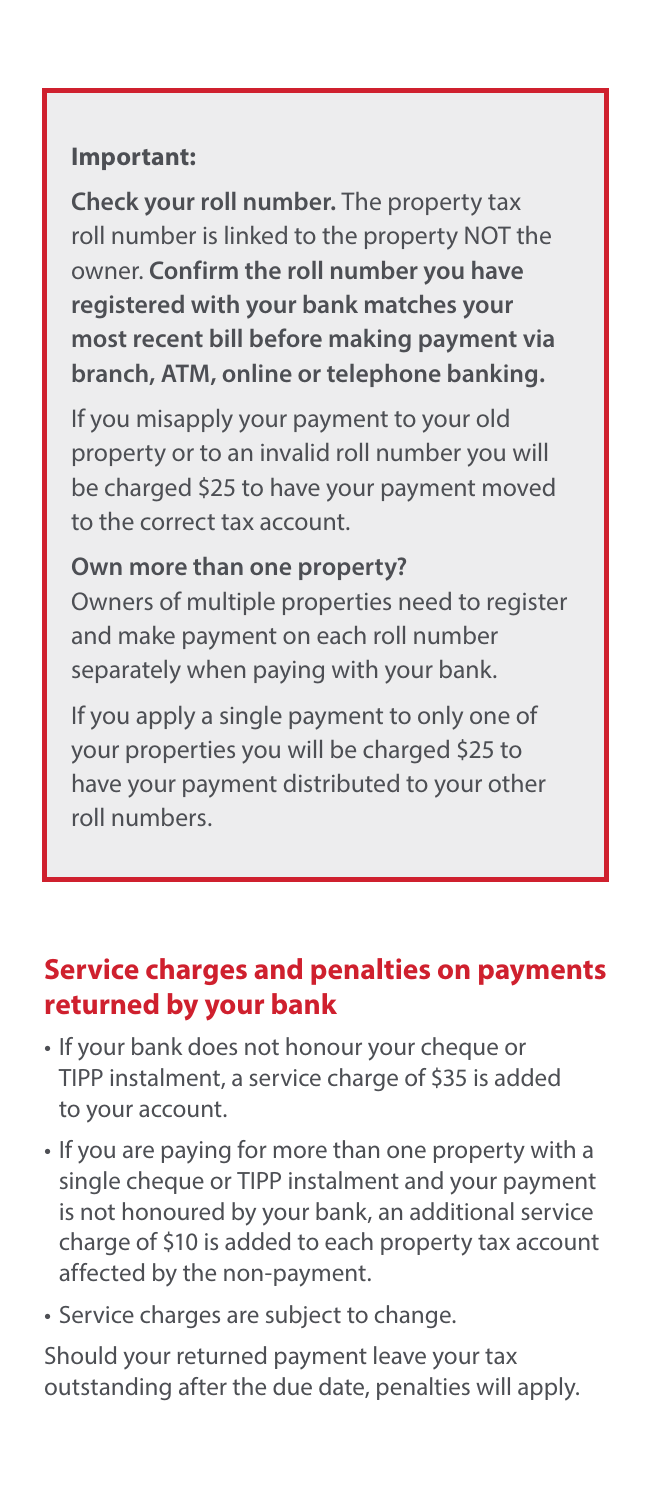#### **Property tax collected as part of your mortgage payment**

- If you pay principal, interest and taxes (PIT) to a mortgage company/bank, the company gets an invoice for your tax and you receive the original tax bill for your records. The name of the company being invoiced appears on your bill.
- If you believe you are paying PIT, but the mortgage holder name does not appear on the bill, contact your mortgage holder immediately.
- If a mortgage holder is named on your bill and they are no longer responsible for your tax payment, you are responsible for paying the tax on or before the due date to avoid penalty.

#### **Penalties for late payments**

**Taxes are due June 30.** Any account not paid in full as of July 1 is penalized 7% on the unpaid taxes.

The penalty is not a daily interest charge but a fixed percentage. For example, if your unpaid tax is \$2,000 on July 1, the penalty is \$140. If taxes on your account are still unpaid as of October 1, an additional penalty of 7% of the unpaid taxes is added to your account.

Any unpaid tax and penalties accrued from previous years are charged a penalty of 1% of the outstanding balance on the first day of each month until the tax is paid.

Payments are applied in the following order: arrears penalties, arrears, current penalties and current tax.

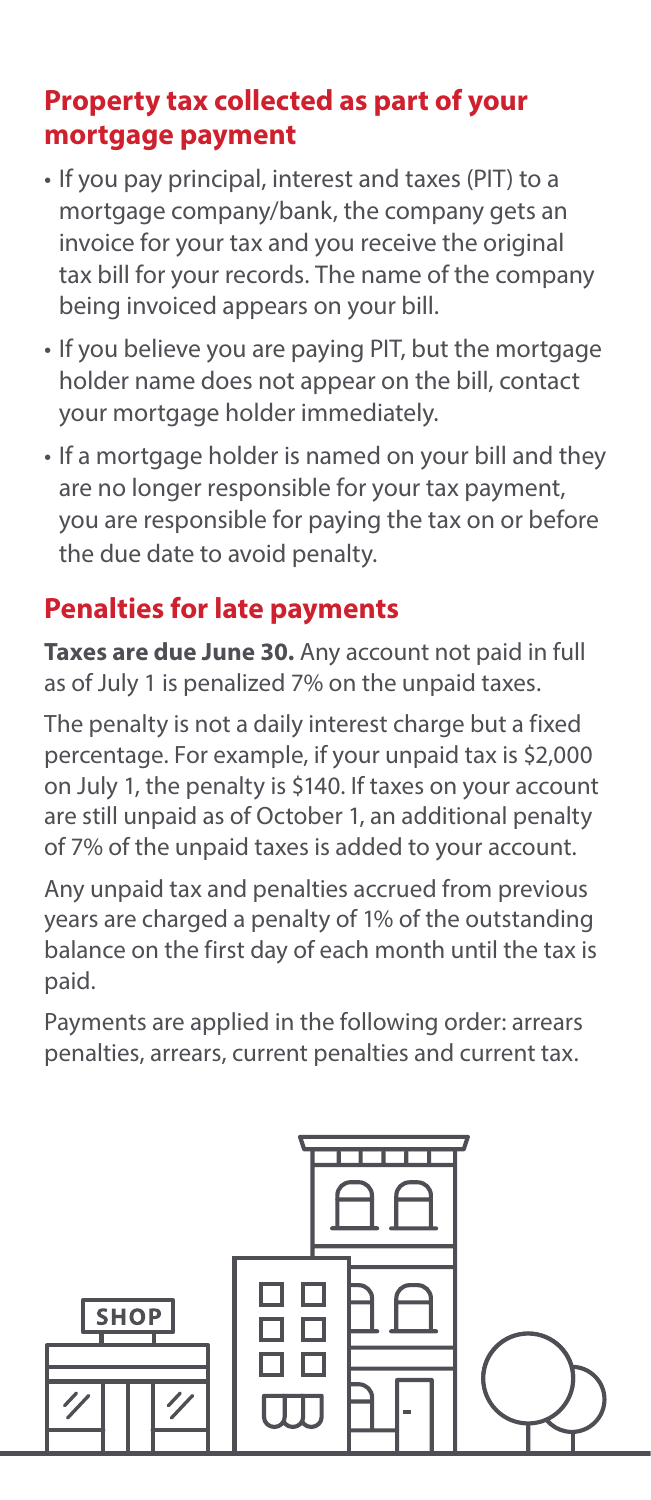# **Property Tax Assistance Program**

#### **Help is available**

If you are a residential property owner experiencing financial hardship, regardless of age, you may be eligible for a credit/grant of the increase on your property tax account.

For more information, including eligibility and to apply, visit **calgary.ca/ptap**

**Please note:** Even though an application has been made to the Property Tax Assistance Program, all property tax must be paid in full by the due date, to avoid a late payment penalty.

#### **Government of Alberta Seniors Property Tax Deferral Program**

The Seniors Property Tax Deferral Program allows eligible senior homeowners to defer all or part of their property tax through a low-interest home equity loan with the Alberta government.

If you qualify, the Alberta government will pay your residential property tax directly to the City of Calgary on your behalf. You repay the loan, with interest, when you sell the home, or sooner if you wish.

You can apply at any time of year; however, for the Province to pay your property tax on your behalf by the due date and avoid a late payment penalty, the Seniors Property Tax Deferral Program must receive your application at least 30 days before the property tax deadline.

For program information, including eligibility and to apply, visit **seniors-housing.alberta.ca** or call Alberta Supports Contact line at 1-877-644-9992.